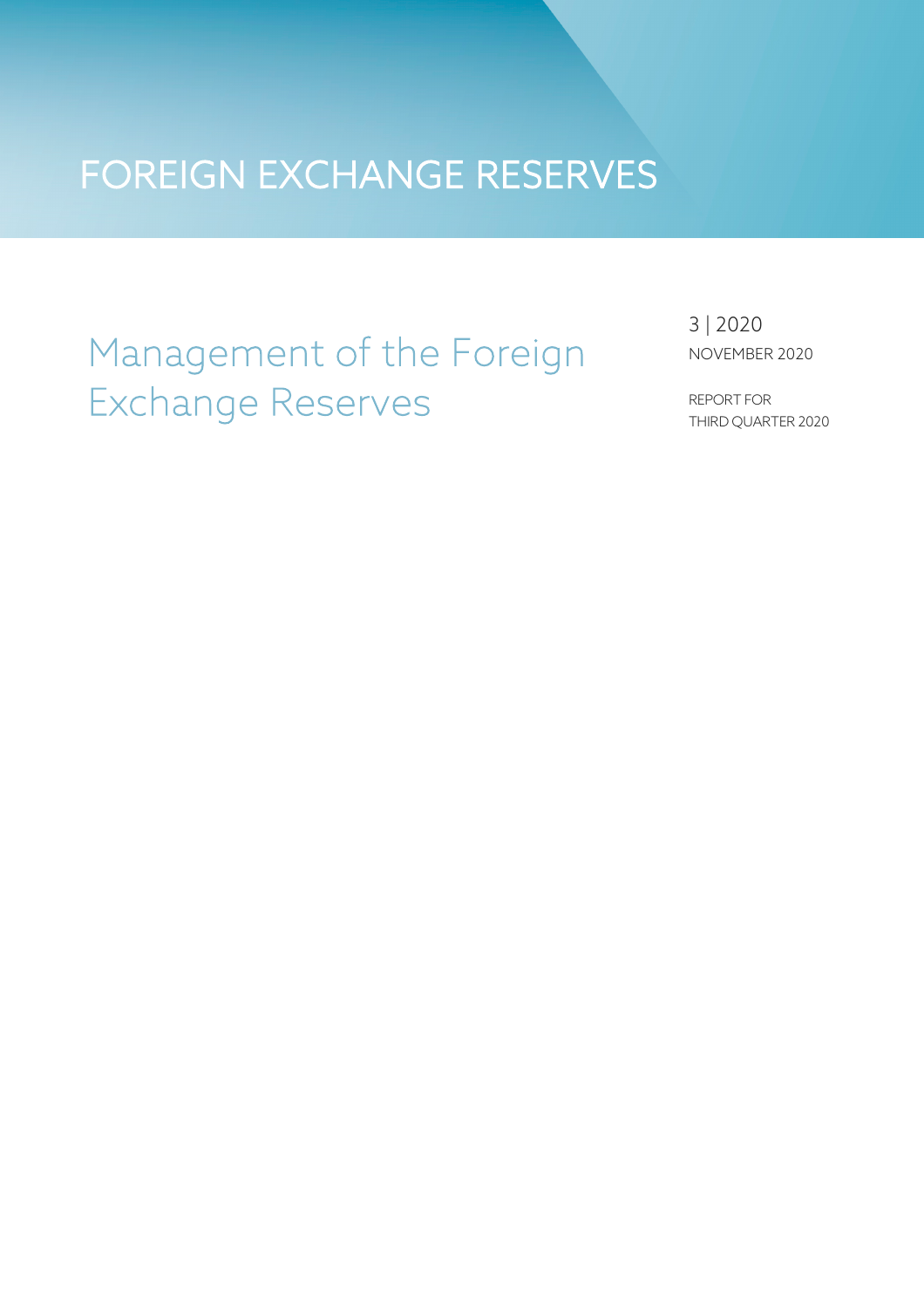# Contents

| <b>1 MANAGEMENT OF THE FOREIGN EXCHANGE RESERVES</b> | 1.             |
|------------------------------------------------------|----------------|
| <b>Foreign Exchange Reserves</b>                     | $\overline{2}$ |
| <b>Fixed Income Investments</b>                      | 3              |
| <b>Equity Investments</b>                            | $\overline{4}$ |
| <b>Petroleum Buffer Portfolio</b>                    | 5              |
| <b>Financial Risk</b>                                | 5              |
| <b>2 COMMITMENTS TO THE IMF</b>                      | 7              |
| <b>KEY FIGURES</b>                                   | 10             |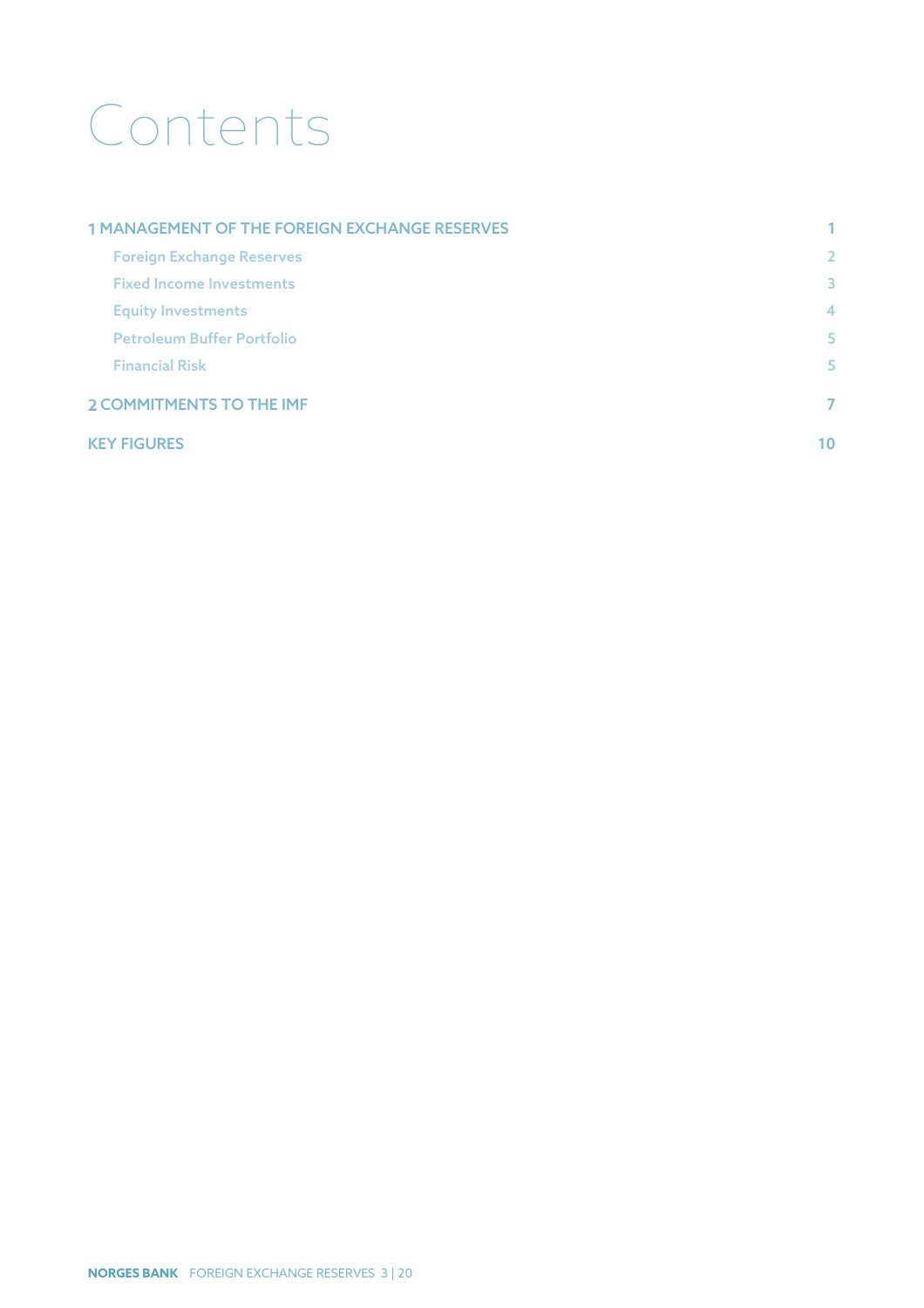### <span id="page-2-0"></span>MANAGEMENT OF THE FOREIGN EXCHANGE RESERVES

The foreign exchange reserves shall be available for transactions in the foreign exchange market as part of the conduct of monetary policy or with a view to promoting financial stability and to meet Norges Bank's international commitments. The reserves are divided into an equity portfolio, a fixed income portfolio and a petroleum buffer portfolio. The foreign exchange reserves may be invested in cash deposits, Treasury bills and sovereign bonds, and equities listed on a regulated and recognised exchange.

The fixed income portfolio's benchmark index is a market-weighted index of all nominal government bonds with a residual maturity of between one month and 10 years issued by France, Germany, Japan, the UK and the US. The equity portfolio's benchmark index is a tax-adjusted global equity index for medium and large-sized companies limited to nine currencies. The strategic equity allocation of the total equity and fixed income portfolio is 20%.

The purpose of the petroleum buffer portfolio is to provide for an appropriate management of the government's need for converting foreign currency and NOK, and to make transfers to and from the Government Pension Fund Global (GPFG). The petroleum buffer portfolio is invested in short-term fixed income instruments. No benchmark index has been set for the petroleum buffer portfolio.

#### MAIN POINTS FROM 2020 Q3

- The market value of the Norges Bank's foreign exchange reserves was NOK 638.7bn, a reduction of NOK 16.4bn since Q2.
- $\triangleright$  The return on the reserves was 1.6% in international currency terms. The return on equity investments was 7.0%, while the return on fixed income investments was 0.1%. In NOK terms, the return on the foreign exchange reserves was 0.4%.
- $\triangleright$  The size and liquidity of the foreign exchange reserves are regarded as sufficient for meeting Norges Bank's commitments.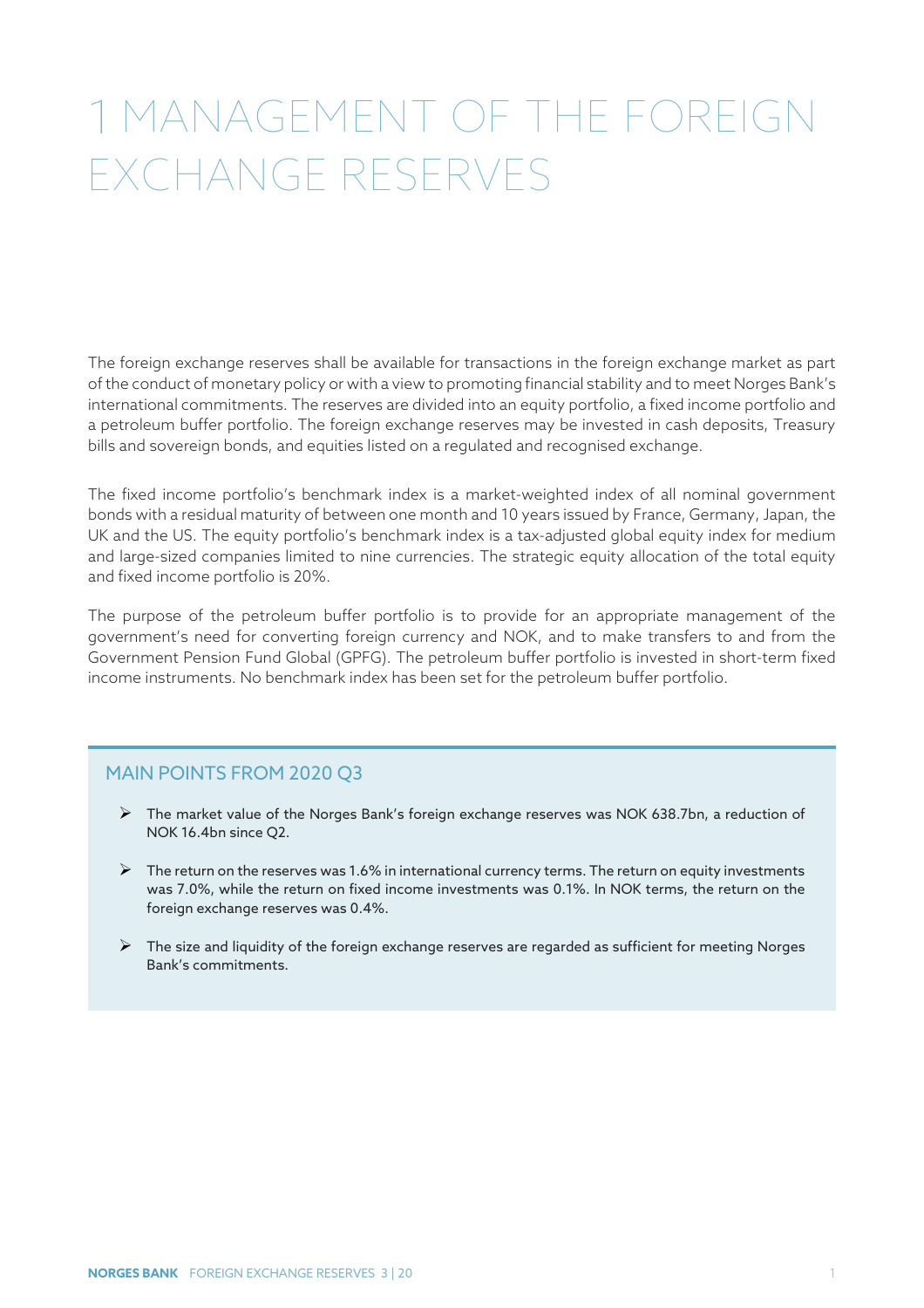#### <span id="page-3-0"></span>Foreign Exchange Reserves

The market value of the foreign exchange reserves was NOK 638.7bn at the end of 2020 Q3. The value decreased by NOK 16.4bn from the previous quarter. A stronger krone reduced the value by NOK 7.2bn, while net transfers amounted to NOK -19.2bn. Return in international currency terms increased the value by NOK 9.9bn. Chart 1-1 Composition of the foreign exchange reserves. In billions of NOK



| Table 1-1 Market value |                             |                       |                                  |                                 |                             |                       |                                         |                                        |
|------------------------|-----------------------------|-----------------------|----------------------------------|---------------------------------|-----------------------------|-----------------------|-----------------------------------------|----------------------------------------|
|                        |                             | 2020 Q3               |                                  |                                 |                             | 2020                  |                                         |                                        |
|                        | Fixed income<br>investments | Equity<br>investments | Petroleum<br>Buffer<br>Portfolio | Foreign<br>Exchange<br>Reserves | Fixed income<br>investments | Equity<br>investments | Petroleum<br><b>Buffer</b><br>Portfolio | Foreign<br>Exchange<br><b>Reserves</b> |
| In billions of NOK     |                             |                       |                                  |                                 |                             |                       |                                         |                                        |
| Market value (opening) | 468.8                       | 133.1                 | 53.4                             | 655.2                           | 423.4                       | 127.3                 | $-3.5$                                  | 547.2                                  |
| Market value (closing) | 462.5                       | 139.9                 | 36.4                             | 638.7                           | 462.5                       | 139.9                 | 36.4                                    | 638.7                                  |
| Change in market value | $-6.3$                      | 6.8                   | $-17.0$                          | $-16.4$                         | 39.1                        | 12.6                  | 39.9                                    | 91.6                                   |
| Net transfers          | $-2.1$                      | 0.0                   | $-17.1$                          | $-19.2$                         | $-10.5$                     | 0.0                   | 43.5                                    | 32.9                                   |
| Return in NOK terms    | $-4.2$                      | 6.8                   | 0.1                              | 2.8                             | 49.7                        | 12.6                  | $-3.6$                                  | 58.6                                   |

#### Table 1-2 Details of fixed income and equity investments

|                                                           | 2020 Q3                     |                       |        | 2020                        |                       |            |
|-----------------------------------------------------------|-----------------------------|-----------------------|--------|-----------------------------|-----------------------|------------|
|                                                           | Fixed income<br>investments | Equity<br>investments | Total  | Fixed income<br>investments | Equity<br>investments | <b>Sum</b> |
| In billions of NOK                                        |                             |                       |        |                             |                       |            |
| Return in NOK terms                                       | $-4.2$                      | 6.8                   | 2.6    | 49.7                        | 12.6                  | 62,2       |
| Return in international currency terms                    | 0.6                         | 9.3                   | 9.9    | 13.8                        | 5.4                   | 19,3       |
| Movements in the krone exchange rate                      | $-4.7$                      | $-2.5$                | $-7.2$ | 35.8                        | 7.1                   | 43,0       |
| In percent                                                |                             |                       |        |                             |                       |            |
| Return in NOK terms                                       | $-0.88$                     | 5.11                  | 0.44   | 11.54                       | 9.87                  | 11,21      |
| Return in international currency terms                    | 0.12                        | 7.04                  | 1.65   | 3.11                        | 2.39                  | 2,98       |
| Relative return in international currency terms           | $-0.01$                     | $-0.03$               |        | 0.01                        | $-0.06$               |            |
|                                                           |                             |                       |        |                             |                       |            |
| Expected relative volatility in NOK terms<br>(annualised) | 0.02                        | 0.07                  |        | 0.02                        | 0.07                  |            |

#### INTERNATIONAL CURRENCY

The foreign exchange reserves are held for the purpose of crisis management. Movements in the krone exchange rate will affect Norges Bank's equity, but not the Bank's ability to meet commitments in foreign currency. Therefore, unless stated otherwise, return will henceforth be measured in international currency. The petroleum buffer portfolio, which is not held for the purpose of crisis management, is excluded from the measurement of return.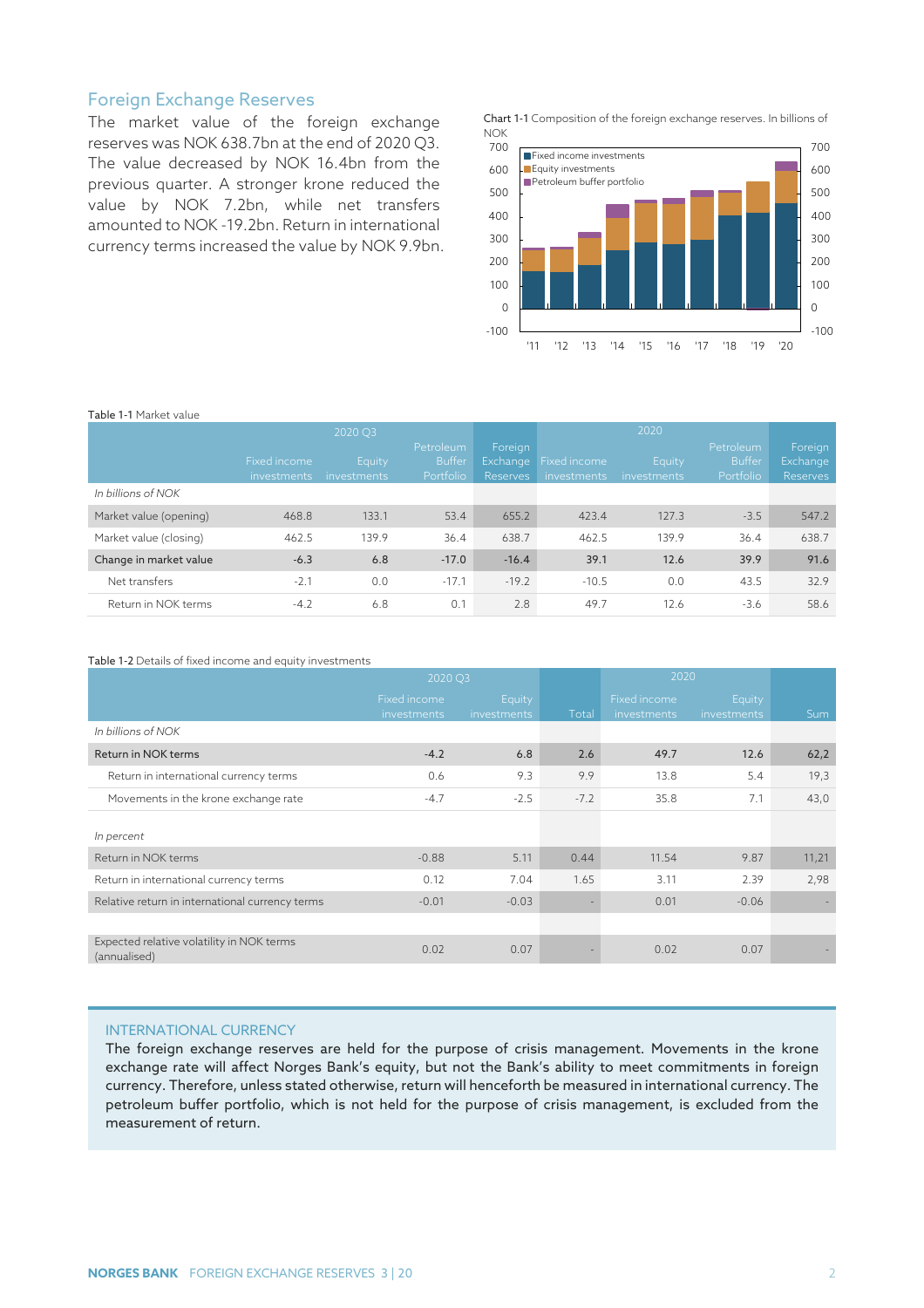#### <span id="page-4-0"></span>Fixed Income Investments

The market value of the fixed income investments was NOK 462.5bn, a decline of NOK 6.3bn from the previous quarter. A stronger krone reduced the value by NOK 4.7bn. The return in international currency terms increased the value by NOK 0.6bn, equivalent to 0.1%. Net outflows from the fixed income portfolio amounted to NOK 2.1bn for the quarter.

USA US government bond yields remained stable throughout the quarter and showed relatively little change. Overall, movements in both shortand long-term government bond yields remained below five basis points although the yield curve steepened somewhat. The Federal Reserve maintained its accommodative monetary policy stance and announced that it will pursue a strategy of flexible average inflation-targeting ahead. The US Treasury Department also increased its bond issuance in 2020 Q3. Investments denominated in USD earned a return of 0.2% in domestic currency terms, driven by current interest income and the decline in government bond yields with shorter maturities.

EUROPE Movements in both German and French government bond yields remained within relatively narrow intervals throughout Q3. The decline in long-term yields was somewhat more pronounced than in short-term yields, and the decline in French yields was somewhat more pronounced than in German yields. The ECB maintained its policy stance during the period but has expressed the possibility of further easing if necessary. During summer, EU countries agreed on a EUR 750bn recovery fund, of which EUR 390bn will be provided as grants, while the remaining EUR 360 will be provided as loans with favourable terms. Investments denominated in EUR earned a return of 0.1% in Q3, primarily owing to the decline in French yields.

| In NOK terms                                                | 2020 Q3 | 2020   |
|-------------------------------------------------------------|---------|--------|
| Return (percent)                                            | $-0.88$ | 11.54  |
| Return (millions of NOK)<br>In international currency terms | $-4185$ | 49 415 |
| Return (percent)                                            | 0.12    | 3.11   |
| Return (millions of NOK)                                    | 561     | 13837  |
| Relative return (percentage points)                         | $-0.01$ | 0.01   |
| Relative return (millions of NOK)                           | -39     |        |

Table 1-3 Return on fixed income investments

UNITED KINGDOM UK government bond yields rose by a few basis points during 2020 Q3. The UK economy recovered somewhat following the severe impact of the Covid-19 outbreak in Q2. Investments denominated in GBP earned a return of -0.1%, primarily owing to the rise in yields.

JAPAN Japanese yields remained very stable through Q3. The ten-year yield remained close to the target of 0% for the Bank of Japan's yield curve control strategy throughout Q3. The Japanese government has increased its issuance of government securities to finance higher expenditures related to the Covid-19 pandemic but the higher issuance volume is being absorbed by increased asset purchasing by the Bank of Japan. Investments denominated in JPY generated a return of 0.0% in JPY terms during the period.

Table 1-4 Fixed income investments by currency at the end of Q3. Market value in billions of NOK.

|            | Market value | Share  | Duration | Yield   |
|------------|--------------|--------|----------|---------|
| Total      | 462.5        | 100.00 | 3.86     | $-0.10$ |
| <b>FUR</b> | 157.2        | 33.98  | 4.39     | $-0.61$ |
| GBP        | 37.0         | 8.00   | 4.20     | $-0.01$ |
| JPY        | 37.0         | 8.00   | 4.08     | $-0.11$ |
| USD        | 231.3        | 50.02  | 3.40     | 0.24    |

|        | Chart 1-2 Principal and coupon due per year at the end of Q3. In billions |
|--------|---------------------------------------------------------------------------|
| of NOK |                                                                           |

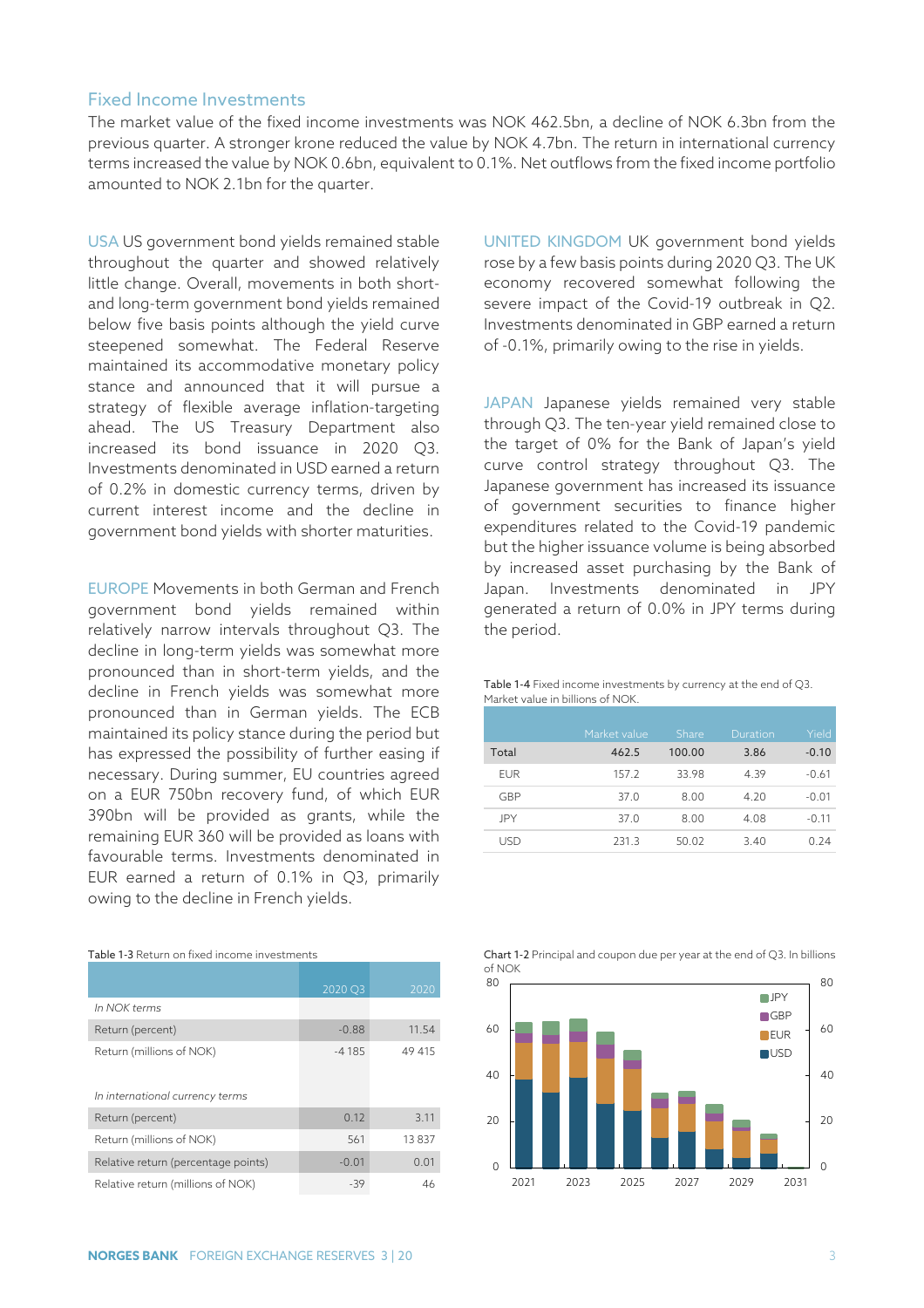Chart 1-3 Return measured in international currency terms. Fixed income investments. Percent



Chart 1-4 Relative return in international currency terms. Fixed income investments. Basis points



#### BENCHMARK INDEX FOR THE FIXED INCOME PORTFOLIO

The benchmark index for fixed income investments is provided by Bloomberg and is a market value-weighted index of all nominal government bonds with a residual maturity of between one month and 10 years issued by France, Germany, Japan, the UK and the US. The currency weighting in the fixed income index is 50% USD, 34% EUR, 8% GBP and 8% JPY.

#### <span id="page-5-0"></span>Equity Investments

At the end of 2020 Q3, the market value of the equity portfolio was NOK 139.9bn, an increase of NOK 6.8bn since Q2. The return in international currency terms increased the market value by NOK 9.3bn, while a stronger krone, in isolation, reduced the value of the portfolio by NOK 2.5bn.

Uncertainty related to Covid-19 continued to affect financial markets. Nevertheless, equity markets earned solid returns in Q3, particularly driven by US technology companies.

North American equities posted the strongest return at 8.4%. European and Asian equities posted returns of 3.7% and 5.6%, respectively. Consumer goods sector posted the strongest returns in Q3, 11.5%, while equities related to oil and gas posted the weakest returns, -14.2%.

#### Table 1-5 Return on equity investments

|                                     | 2020 Q3 | 2020    |
|-------------------------------------|---------|---------|
| In NOK terms                        |         |         |
| Return (percent)                    | 5.11    | 9.87    |
| Return (millions of NOK)            | 6801    | 12.568  |
| In international currency terms     |         |         |
| Return (percent)                    | 7.04    | 2.39    |
| Return (millions of NOK)            | 9303    | 5423    |
| Relative return (percentage points) | $-0.03$ | $-0.06$ |
| Relative return (millions of NOK)   | -37     | -73     |

#### BENCHMARK INDEX FOR THE EQUITY PORTFOLIO

The benchmark index for equity investments is a tax-adjusted version of the FTSE All-World Developed Market Index, limited to euro area countries, the US, Japan, the UK, Canada, Australia, Switzerland, Sweden and Denmark.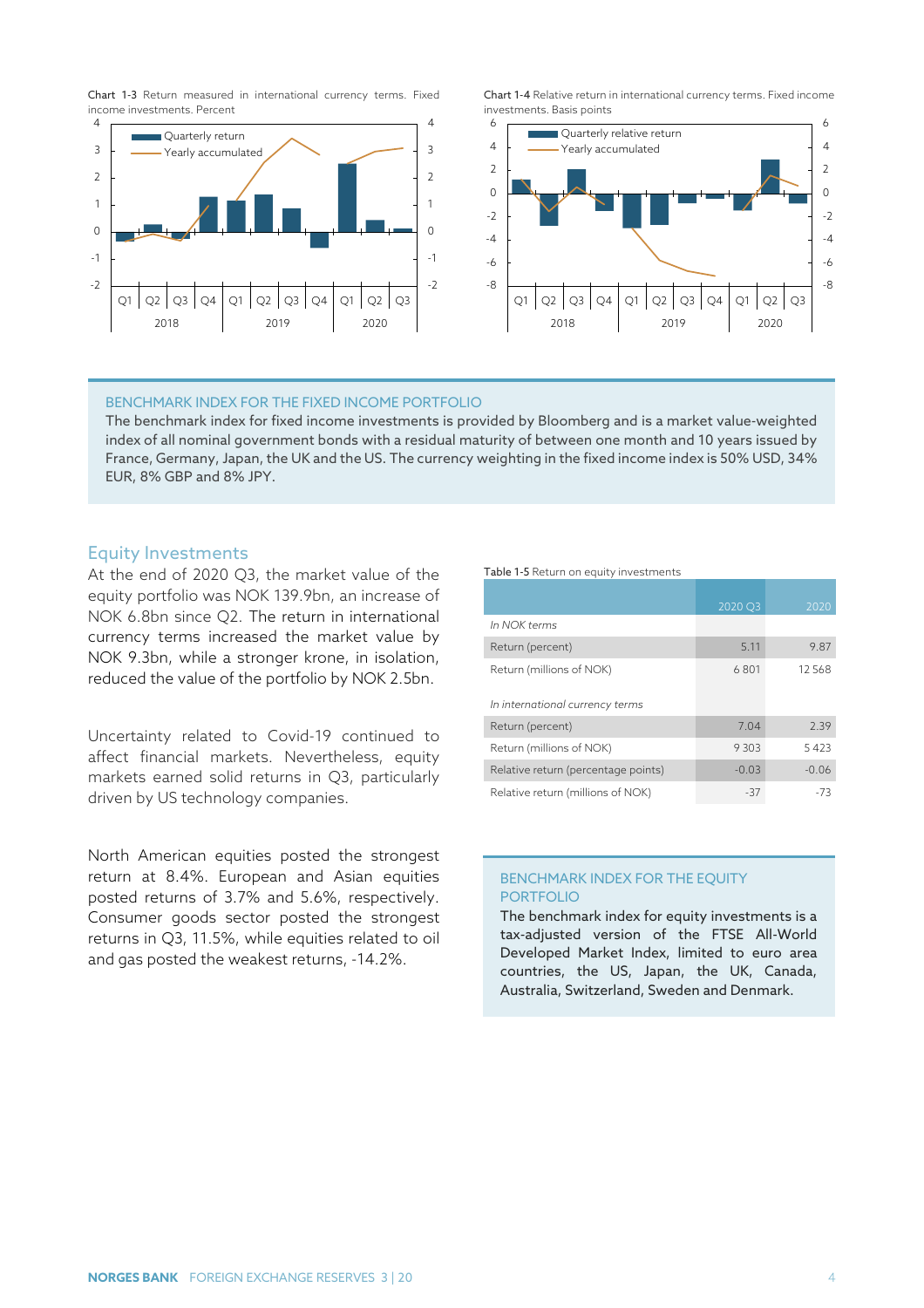Table 1-6 Equity investments excluding cash funds by industry at end-2020 Q3. In billions of NOK

|                    | Market value | Share (%) |
|--------------------|--------------|-----------|
| Oil and gas        | 3            | 2%        |
| Materials          | 5            | 4%        |
| Industrials        | 17           | 12%       |
| Consumer goods     | 15           | 11%       |
| Health care        | 19           | 14%       |
| Consumer services  | 18           | 13%       |
| Telecommunications | 3            | 2%        |
| Utilities          | 3            | 2%        |
| Financials         | 23           | 16%       |
| Technology         | 32           | 23%       |

Table 1-7 Equity investments by currency at end-2020 Q3. In billions of NOK

|            | Market value   | Share (%) |
|------------|----------------|-----------|
| <b>AUD</b> | 3              | 2%        |
| CAD        | 3              | 2%        |
| CHF        | 5              | 3%        |
| <b>DKK</b> | 1              | 1%        |
| <b>EUR</b> | 15             | 10%       |
| <b>GBP</b> | 6              | 4%        |
| JPY        | 12             | 9%        |
| <b>SEK</b> | $\overline{2}$ | 1%        |
| <b>USD</b> | 93             | 67%       |
|            |                |           |

Chart 1-5 Return in international currency terms. Equity investments. Percent



Chart 1-6 Relative return in international currency terms. Equity investments. Basis points



#### <span id="page-6-0"></span>Petroleum Buffer Portfolio

The market value of the petroleum buffer portfolio was NOK 36.4bn, a decline of NOK 17.0bn. During Q3, NOK 21.4bn worth of foreign exchange was purchased from the State's Direct Financial Interest (SDFI). At the same time, Norges Bank sold NOK 143.5bn worth of foreign exchange in the market. A total of NOK 105bn was transferred from the GPFG to the petroleum buffer portfolio (Table 2-12).

#### <span id="page-6-1"></span>Financial Risk

The foreign exchange reserves are invested in foreign currency, while Norges Bank's liabilities are mainly denominated in NOK. This means that movements in the krone exchange rate will have a major impact on Norges Bank's earnings in NOK terms. A stronger krone will reduce the krone value of the foreign exchange reserves, while a weaker krone will increase the krone value. For the purpose of crisis management, however, the krone value of the foreign exchange reserves will be of secondary importance. Excluding changes in the krone value, the financial risk associated with the foreign exchange reserves comprises market, credit and counterparty risk.

#### EXPECTED RELATIVE VOLATILITY

Under the Executive Board's principles for the foreign exchange reserves, maximum expected relative volatility is set at 50 basis points for both fixed income and equity portfolios. This means that the return on the portfolio relative to the benchmark index is expected to be within ±50 basis points in two out of three years.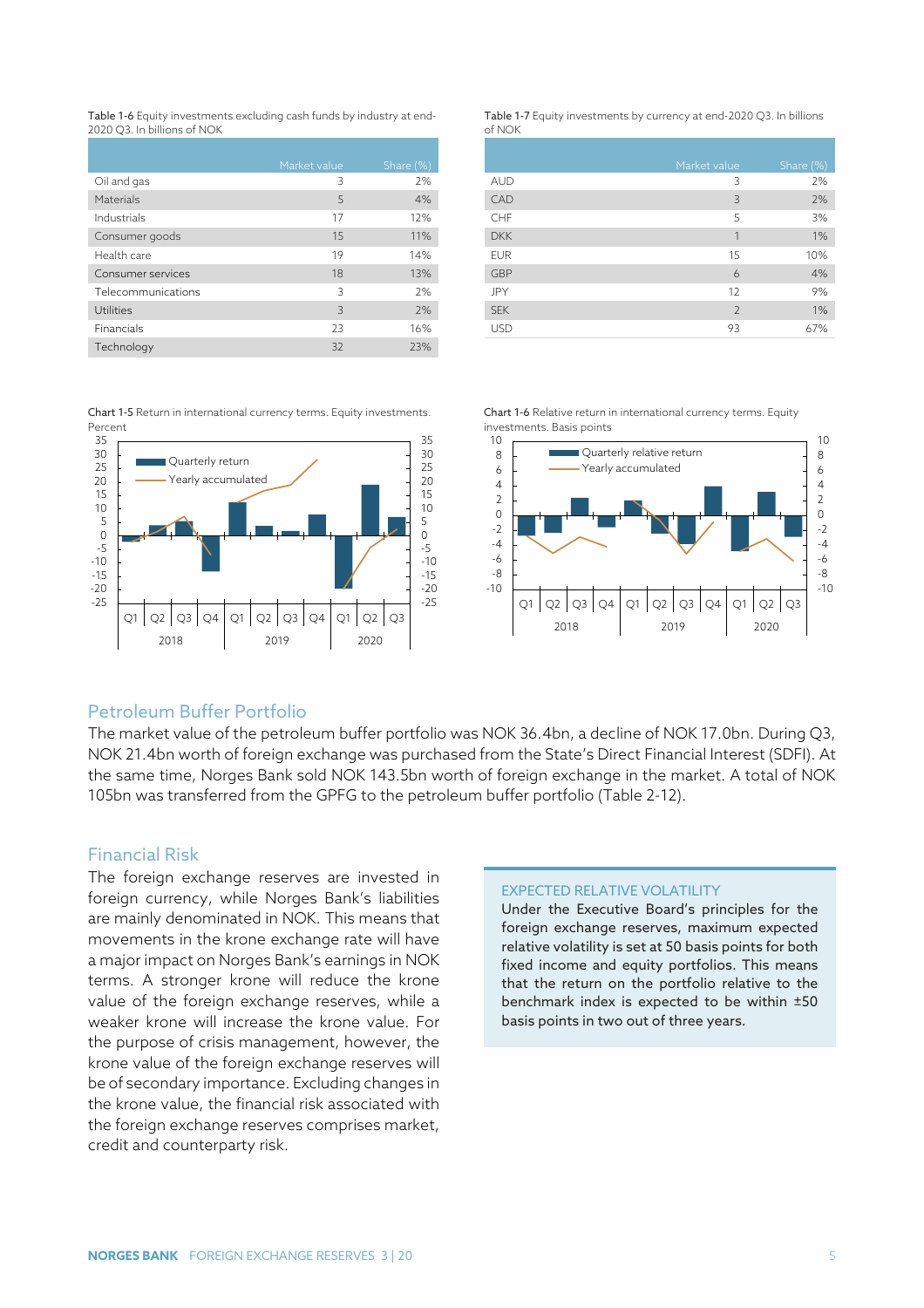The foreign exchange reserves' market risk is determined by the composition of investments and movements in equity prices, interest rates and credit spreads. For equity and fixed income investments, expected absolute volatility at the end of 2020 Q3 excluding exchange rate movements was 18,6% and 1,2%, respectively. This corresponds to an expected annual fluctuation in value of approximately NOK 26.0bn and NOK 6.0bn, respectively. At the same time, expected relative volatility for equity and fixed income investments was 0.07 and 0.02 percentage point, respectively.

Credit and counterparty risk is defined as the risk of losses if issuers or counterparties default on payment obligations. The credit risk on bond and Treasury bill investments in the foreign exchange reserves is low. The lowest credit ratings from the three largest rating agencies Fitch, Moody's and Standard & Poor's, were equivalent to AAA for the German government, AA+ for the US government, AA for the French government, AA- for the UK government and A for the Japanese government.



Chart 2-8 Expected absolute volatility, excluding exchange rate movements. Foreign exchange reserves. Percent

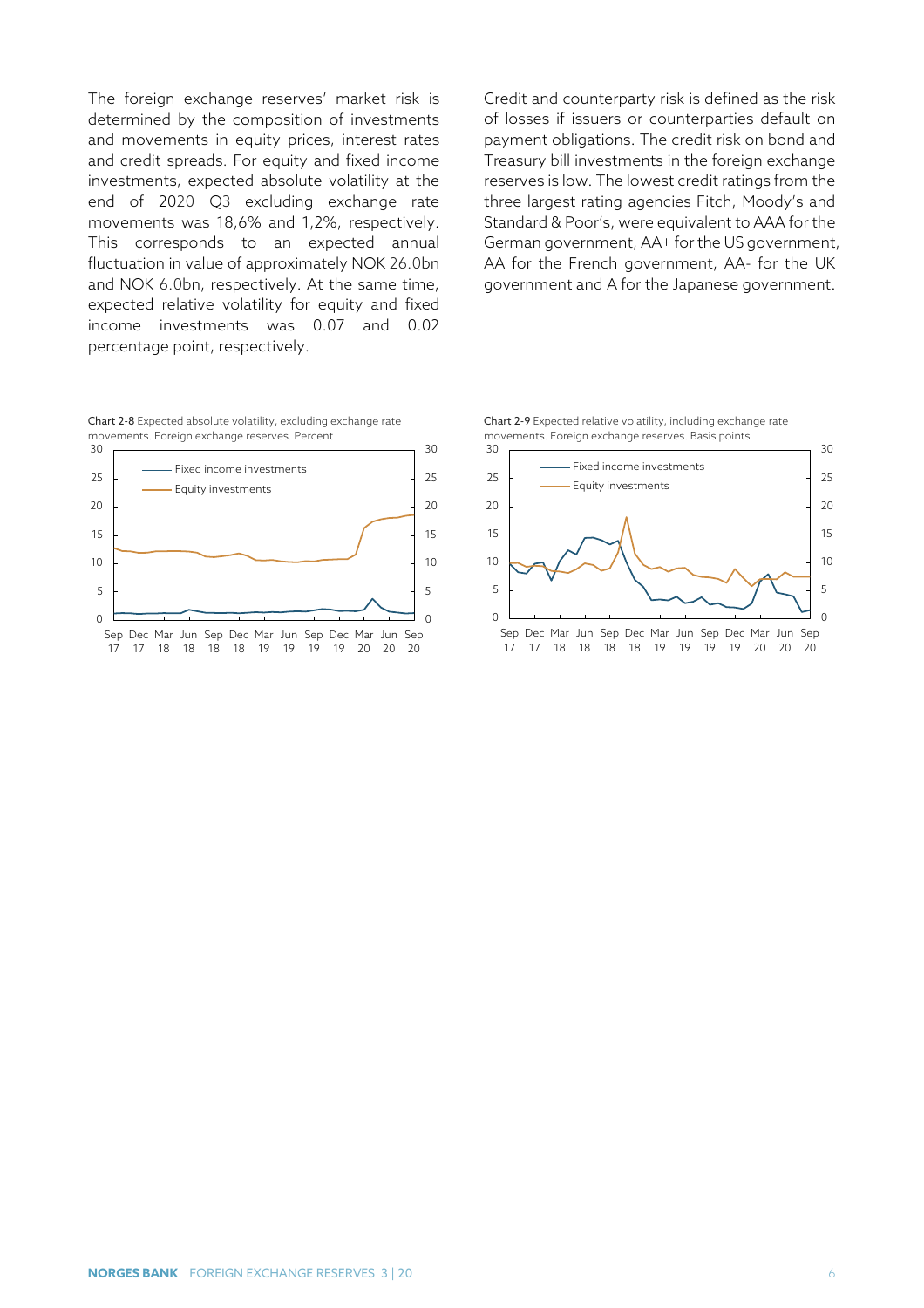# <span id="page-8-0"></span>COMMITMENTS TO THE IMF

Pursuant to the Norges Bank Act, Norges Bank shall meet the commitments ensuing from membership of the International Monetary Fund (IMF). This membership entails a standing commitment to furnish foreign exchange for IMF loans to other member countries.

Loan resource commitments under the quota, NAB, bilateral agreements and the PRGT now total SDR 12 121m, of which the IMF had drawn SDR 1 330m at the end of 2020 Q3. The total remaining amount that can be drawn under these arrangements is SDR [1](#page-8-1)1 184m<sup>1</sup>. The size and liquidity of the foreign exchange reserves are assessed to be sufficient to meet Norges Bank's international commitments.

QUOTA SUBSCRIPTIONS are the IMFs primary source of funding and reflect the member country's relative size in the global economy. In 2010, the IMF approved the 14th General Review of Quotas, under which IMF quota subscriptions doubled with effect from 2016. Norway's quota subscription increased to SDR 3 755m<sup>[2](#page-8-2)</sup>. At the end of 2020 Q[3](#page-8-3), the amount drawn<sup>3</sup> totalled SDR 850m, unchanged from Q2 (Chart 2-1).

NAB (New Arrangements to Borrow) represents the IMF's second line of defence. Under the NAB, a number of member countries and institutions are committed to lending additional resources to the IMF. In unison with the quota increase in 2016, Norway's resource commitments under the NAB were reduced by approximately the same amount. Since the quota increase, the IMF only funds new loans by drawing on the quotas. The IMF Executive Board must specifically decide to activate the NAB to fund new lending by drawing on the NAB. Norges Bank's commitments under the NAB now amount to SDR 1 967m (Chart 2-2). Total outstanding drawings were SDR 88m at the end of 2020 Q3. Repayments made under the NAB during the quarter totalled SDR 6m.





<span id="page-8-1"></span> 1 The obligations include the 2020 arrangement under PRGT, but not the 2010 and 2016 agreements, as they can no longer be drawn upon. The same applies for the total remaining amount that can be drawn. Amount drawn includes all arrangements.

<span id="page-8-2"></span><sup>2</sup> Special Drawing Rights (SDR). The SDR is an instrument the IMF can use to allocate international liquidity. The value of the SDR is based on a basket of five currencies: USD, EUR, JPY, GBP and CNY.

<span id="page-8-3"></span><sup>3</sup> The amount drawn is equal to Norway's reserve position in the IMF.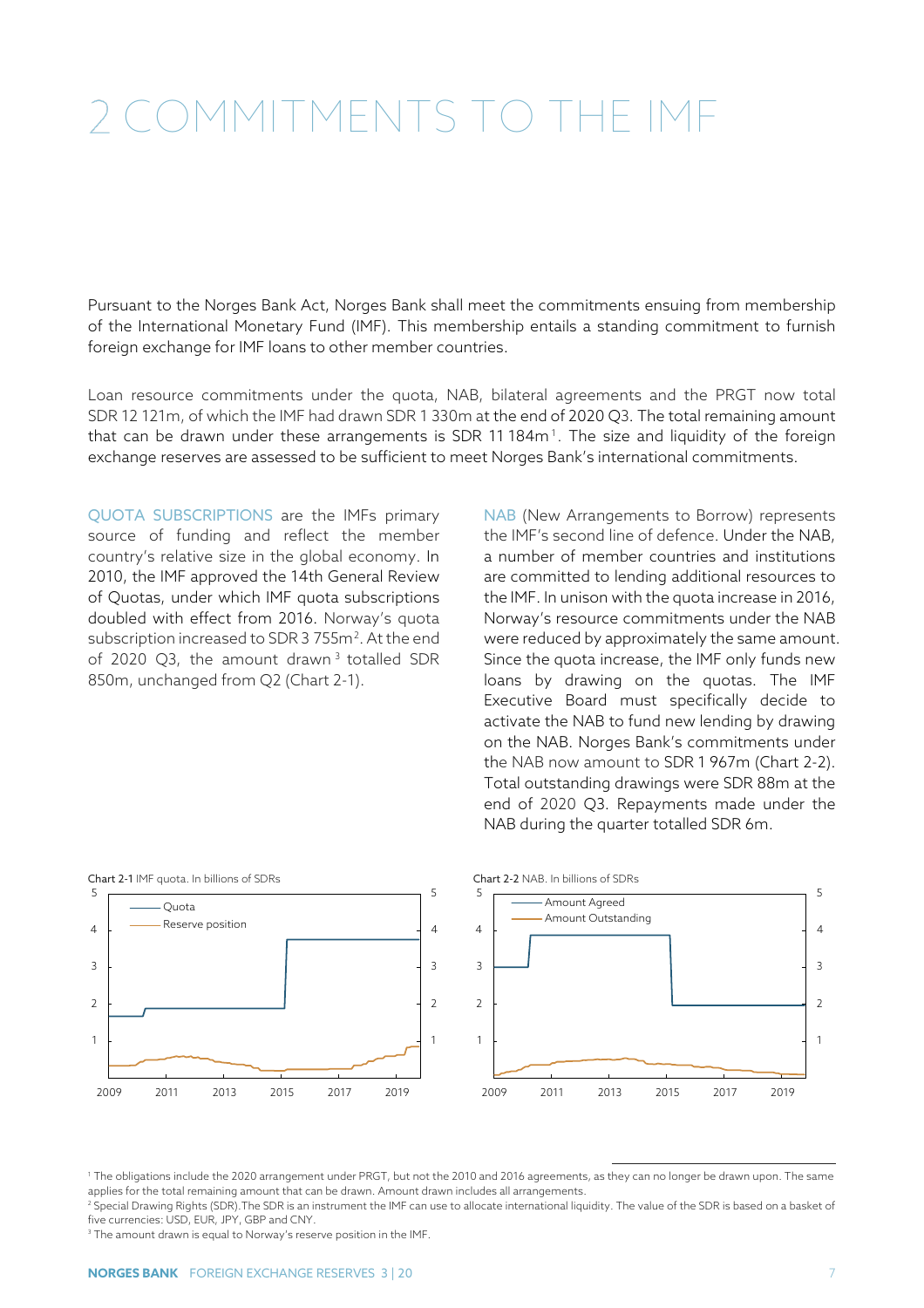BILATERAL AGREEMENTS serve as the IMF's third line of defence after quota subscriptions and the NAB. In 2009, Norges Bank provided the IMF with a borrowing agreement of SDR 3 000m, which was continued under the NAB. In 2012, Norges Bank provided the IMF with a borrowing facility under a bilateral borrowing agreement of SDR 6 000m. This agreement expired in November 2016 and was never drawn on. In April 2017, Norges Bank signed a new bilateral agreement with the IMF for the same amount, which remained in effect until the end of 2019. In June 2019, Norges Bank extended the agreement for one year. At the end of 2020 Q3, no amounts had been drawn on the new borrowing agreement. Norges Bank's borrowing agreements with the IMF are subject to the approval of the Ministry of Finance (cf. Section 3-10, Subsection 2, of the Norges Bank Act).

PRGT The Ministry of Finance has signed loan agreements with the IMF under the PRGT (Poverty Reduction and Growth Trust), which contribute to the IMF's borrowing arrangements for low-income member countries. Norges Bank signed borrowing agreements in both 2010 and 2016, and under each, Norway provided SDR 300m. These facilities for the PRGT are now fully drawn and under the agreements, only repayments will now be made (Charts 2-3 and 2-4). Repayments made under the 2010 agreement in 2020 Q3 totalled SDR 20m. In Q3, SDR 81m had been drawn on the 2016 agreement. With effect from 1 July 2020, an additional borrowing agreement was entered into (the 2020 agreement) under which Norway will provide the PRGT with SDR 400m. This agreement and administer the commitments. At the end of 2020 Q3, this agreement had not been drawn on. Norges Bank is the agent for the loans and administers the commitments.



SDR HOLDINGS are allocated by the IMF to member countries. Member countries may change their SDR holdings by purchasing from or selling to members who have voluntarily agreed to be a counterparty in SDR transactions. In 2009, Norges Bank entered into an agreement with the IMF on the voluntary purchase and sale of SDRs, as long as holdings remain within 50%-150% of SDR allocations. Thus, if other countries wish to sell SDRs, Norges Bank may have to increase holdings of SDRs to SDR 2 345m. Purchases of SDRs are charged to the foreign exchange reserves. The agreement also gives Norges Bank the right to sell SDRs. At the end of 2020 Q3, holdings of SDRs were SDR 1 627m, a reduction of approximately SDR 2m from the previous quarter (Chart 2-5).



Chart 2-5 SDR holdings. In billions of SDRs

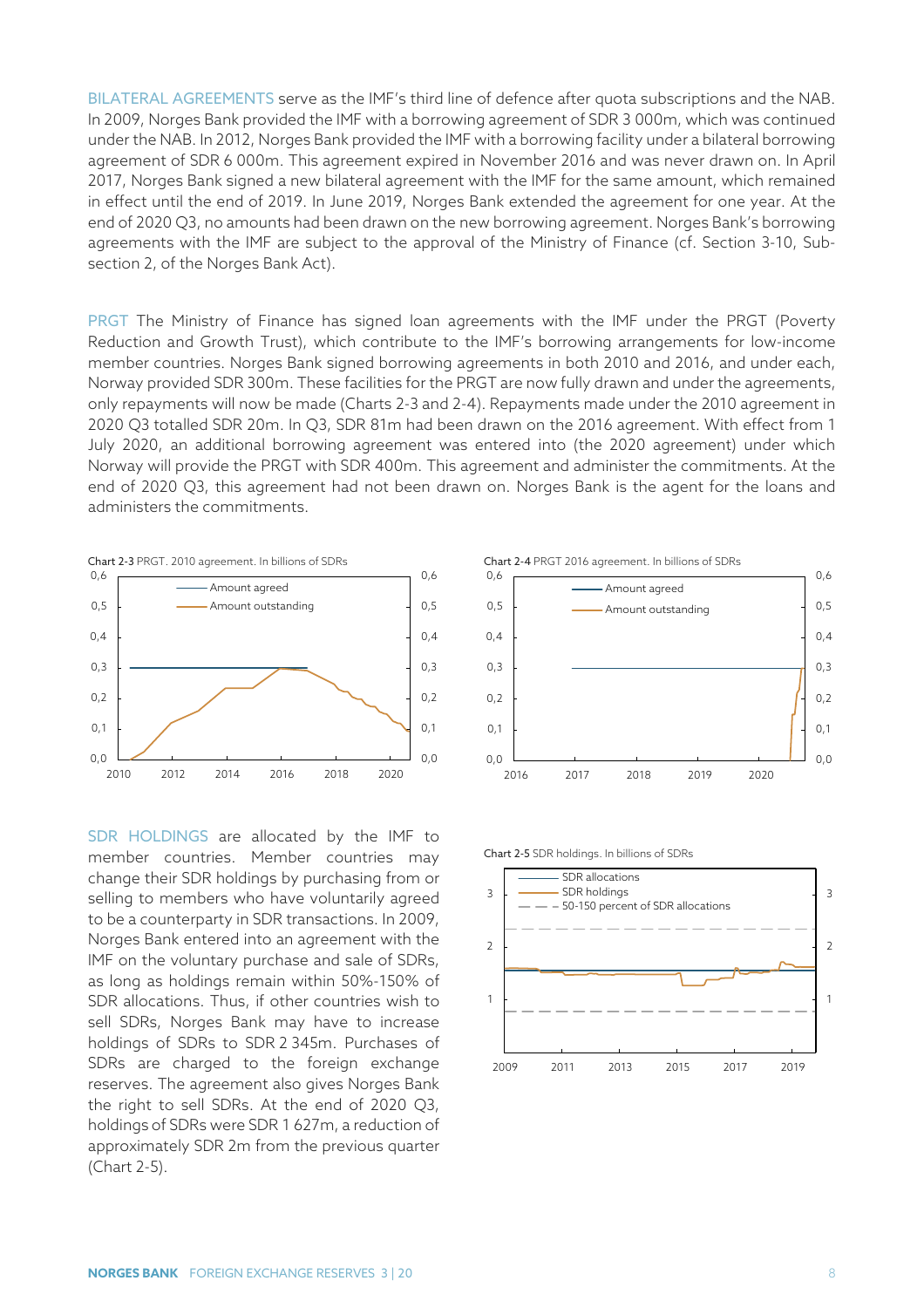#### INTEREST RATE ON THE ARRANGEMENTS

<span id="page-10-0"></span>Norges Bank receives SDR interest payments on the reserve position, the NAB and SDR holdings, and pays the SDR interest rate on SDR allocations. The SDR interest rate is a weighted average of the yields on three-month government securities in the countries/currency areas included in the SDR basket. The floor for the SDR interest rate is 0.05%. For the reserve position, an interest deduction is applied for any burden sharing[4](#page-10-0). Under the burden sharing mechanism, member debtors and lenders share the cost of settling overdue obligations on outstanding credit to the IMF through an interest rate adjustment. For the PRGT, Norges Bank receives a corresponding six-month government bond yield, with a floor of 0%. From 1 January, Norges bank will also receive the DSR interest rate for the PRGT.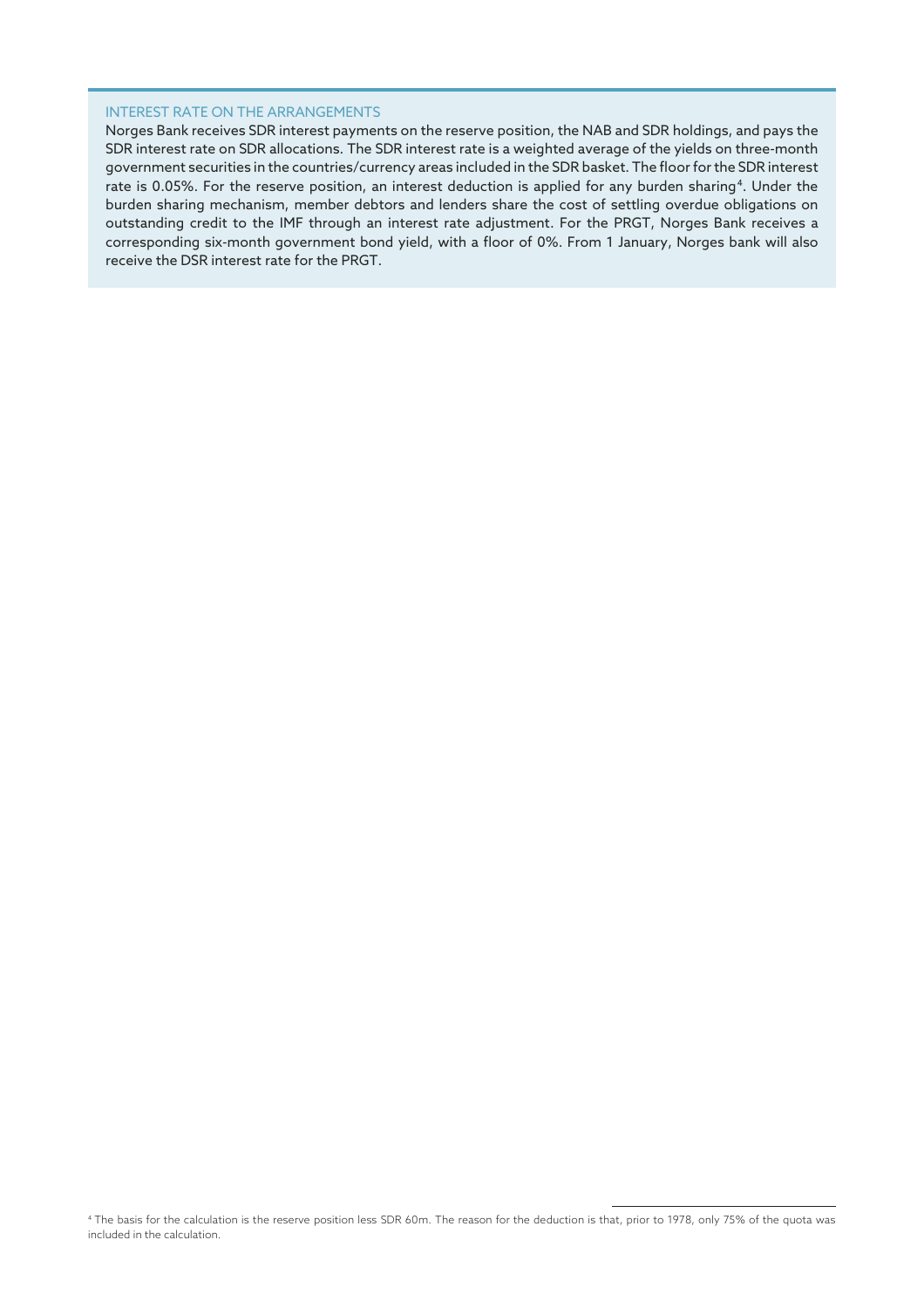# <span id="page-11-0"></span>KEY FIGURES

#### Table 1 Market value. In billions of NOK

|                                                     | 2020 Q3  | 2020 Q1-Q3 | 2019 Q3 | 2019 Q1-Q3 |
|-----------------------------------------------------|----------|------------|---------|------------|
| Market value of fixed income and equity investments | 602.4    |            | 554.4   |            |
| Change in market value                              | 0.5      | 51.7       | 29.9    | 48.1       |
| Net transfers                                       | $-2.1$   | $-10.5$    | $-1.6$  | $-2.4$     |
| Return in NOK                                       | 2.6      | 62.2       | 31.5    | 50.5       |
| Return in international currency                    | 9.9      | 19.3       | 5.8     | 32.5       |
| Change due to movements in the krone exchange rate  | $-7.2$   | 43.0       | 25.7    | 18.0       |
| Market value of the petroleum buffer portfolio      | 36.4     |            | 12.9    |            |
| Change in market value                              | $-17.0$  | 39.9       | $-4.4$  | 5.1        |
| Net transfers                                       | $-17.1$  | 43.5       | $-5.1$  | 4.4        |
| Foreign exchange purchases from the SDFI            | 21.4     | 77.4       | 29.2    | 111.1      |
| Foreign exchange purchases from the market          | $-143.5$ | $-310.7$   | $-39.5$ | $-103.0$   |
| Transfers from the GPFG                             | 105.0    | 276.8      | 5.2     | $-3.8$     |
| Return in NOK                                       | 0.1      | $-3.6$     | 0.7     | 0.7        |
| Market value of the foreign exchange reserves       | 638.7    |            | 567.2   |            |

#### Table 2 Return in international currency terms. Percent

|                                                                                                                 | 2020 Q3 | 2020 Q1-Q3 | 2019 Q3 | $2019$ Q <sub>1</sub> -Q <sub>3</sub> |
|-----------------------------------------------------------------------------------------------------------------|---------|------------|---------|---------------------------------------|
|                                                                                                                 |         |            |         |                                       |
| Return on fixed income investments                                                                              | 0.12    | 3.11       | 0.87    | 3.47                                  |
| Return on equity investments                                                                                    | 7.04    | 2.39       | 1.85    | 18.91                                 |
| Return on the foreign exchange reserves <sup>1</sup>                                                            | 1.65    | 2.98       | 1.08    | 6.45                                  |
|                                                                                                                 |         |            |         |                                       |
| Return on the benchmark index for fixed income investments                                                      | 0.13    | 3.10       | 0.88    | 3.54                                  |
| Return on the benchmark index for equity investments                                                            | 7.07    | 2.45       | 1.89    | 18.96                                 |
| Relative return on fixed income investments                                                                     | $-0.01$ | 0.01       | $-0.01$ | $-0.07$                               |
| Relative return on equity investments                                                                           | $-0.03$ | $-0.06$    | $-0.04$ | $-0.05$                               |
| the contract of the contract of the contract of the contract of the contract of the contract of the contract of |         |            |         |                                       |

1 Excluding the petroleum buffer portfolio